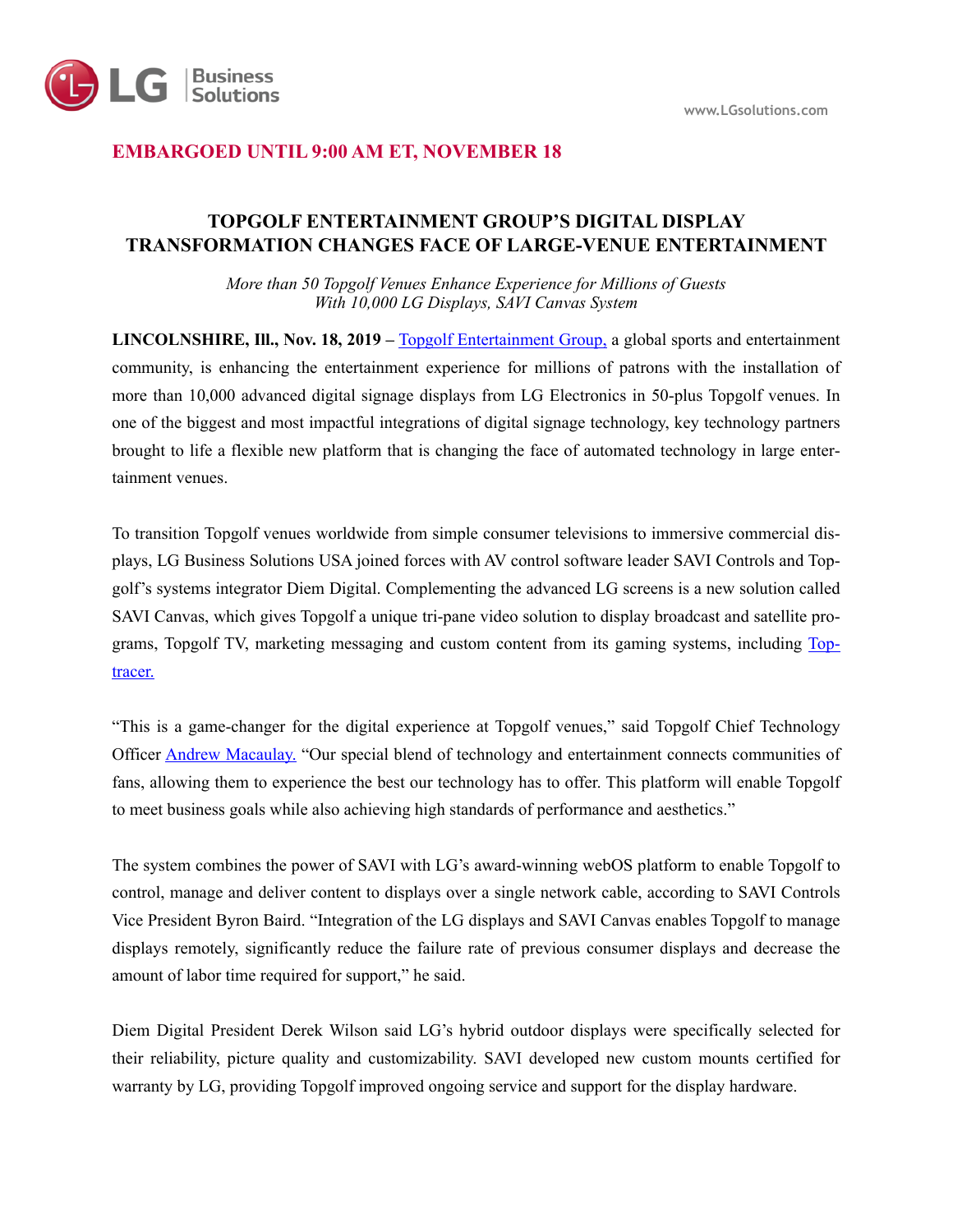



"As the designer and integrator of audio-visual systems for Topgolf, we have seen first-hand the unmatched reliability of LG products and technologies," said Wilson. "Moving to SAVI Canvas on the LG webOS platform also added to the Topgolf brand identity of championing innovations and seamlessly integrating Topgolf's Toptracer technology into the hitting bay experience."

Topgolf's Macaulay added, "Enhancements like this tie back to Topgolf's overall goal of creating moments that matter for our guests with the best entertainment options. Topgolf continues to expand to new games that are currently in beta testing and development thanks to the innovation brought about collectively by LG, SAVI Controls and others."

"For both Topgolf and LG, it's all about the customer experience," said LG's Senior Enterprise Account Manager Craig Rathbun. "The success of Topgolf's video transformation is the result of collaboration among great partners working together to bring better functionality and user experience, more graphics and enhanced colors – and all of energy and excitement that Topgolf is known for."

To download images and read a detailed Topgolf case study, please [click here](https://drive.google.com/drive/folders/1-TJbXz1FAisyvZX-ufdfU_Was52dYNq7?usp=sharing). For the case study video, please [click here](https://youtu.be/MUO-8olwk6M).

**# # #** 

## **About LG Business Solutions USA**

The LG Electronics USA Business Solutions division serves commercial display customers in the U.S. digital signage, systems integration, lodging and hospitality, healthcare, education, government and industrial markets. Based in Lincolnshire, Ill., with its dedicated engineering and customer support team, LG Electronics USA Business Solutions delivers business-to-business technology solutions tailored to the particular needs of business environments. LG Electronics USA Inc., based in Englewood Cliffs, N.J., is the North American subsidiary of LG Electronics Inc., a \$54 billion global force in consumer electronics, mobile communications, home appliances and air solutions. LG is a 2019 ENERGY STAR® Partner of the Year-Sustained Excellence. Please visit [www.LGSolutions.com.](http://www.lgsolutions.com/)

## **About Topgolf Entertainment Group**

Topgolf Entertainment Group is a global sports and entertainment community that connects nearly 100 million fans in meaningful ways through the experiences we create, the innovation we champion and the good that we do. What began as a technology that enhanced the game of golf now encompasses a range of unmatched experiences where communities can discover common ground at brand expressions including Topgolf venues, Lounge by Topgolf, Toptracer, Toptracer Range, Topgolf Swing Suite, Topgolf Studios, Topgolf Live, World Golf Tour (WGT) by Topgolf and Driving for Good.

### **About Topgolf Venues**

Topgolf venues, the first brand expression of Topgolf Entertainment Group, connect communities of fans in meaningful ways through technology, entertainment, food and beverage, and the belief that Topgolf is a place where one can discover common ground no matter the occasion. These venues feature high-tech gaming, climate-controlled hitting bays, a chef-driven menu, hand-crafted cocktails, music, corporate and social event spaces, and more. Topgolf venues entertain more than 20 million guests annually at more than 50 locations in the U.S. and internationally.

#### **About Toptracer**